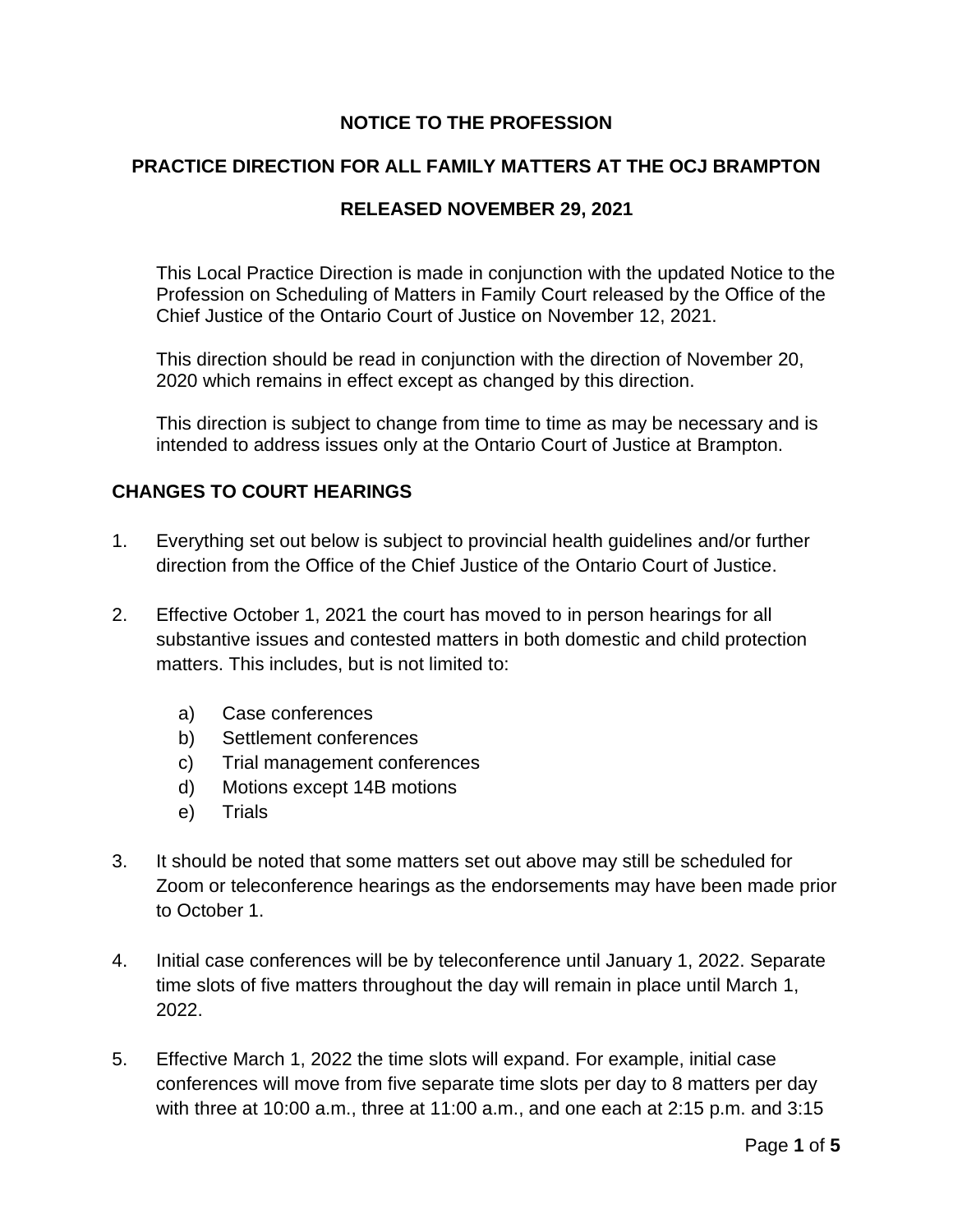p.m. Parties must be ready to proceed at their designated time. The triple booking of the morning time slots is a change from the pre-pandemic schedule of 8 matters all set for 10:00 a.m. It is expected that some matters will be spoken to and held down, while other matters proceed. The goal is the most efficient use of court time while allowing the parties time to consult with duty counsel and/or complete Minutes of Settlement.

- 6. The following matters will move to in person hearings effective March 1, 2022 when it is anticipated that we will have a full complement of duty counsel, a FLIC office, and mediation services on site.
	- a) FRO hearings
	- b) Child protection first attendances on Protection Applications and Status Review Hearings (the Wednesday list) and Place of Safety Hearings
- 7. The following matters will continue to be heard by Zoom video or teleconference:
	- a) First Appearances before a Rule 40 clerk;
	- b) TBST matters that are scheduled to be by Zoom or teleconference by the case management justice;
	- c) The trial audit (by Zoom video); and
	- d) Some substantive or contested matters, if so ordered, by the case management justice, based upon the health of a party, or the distance of a party's home or counsel's office from the court. Counsel in the GTA or with offices within a 90-minute drive of the court will generally be expected to attend in person unless they are able to make arrangements for an attendance by a fully briefed lawyer agent.

## **CHANGES TO CASE CONFERENCE AND SETTLEMENT CONFERENCE BRIEFS**

- 8. Briefs are now limited to **10** pages in total including any attachments, except for professional reports, calculations, and any offers to settle. If counsel need to file expanded briefs, leave must be obtained from the case management judge. Orders from other courts that are relevant should be included and are not counted in the page limits. There is no need to include orders or endorsements from matters in this court as the justice will have access to the file.
- 9. Briefs that exceed these page limits will not be accepted by the court for filing and may result in a costs order for a wasted court attendance.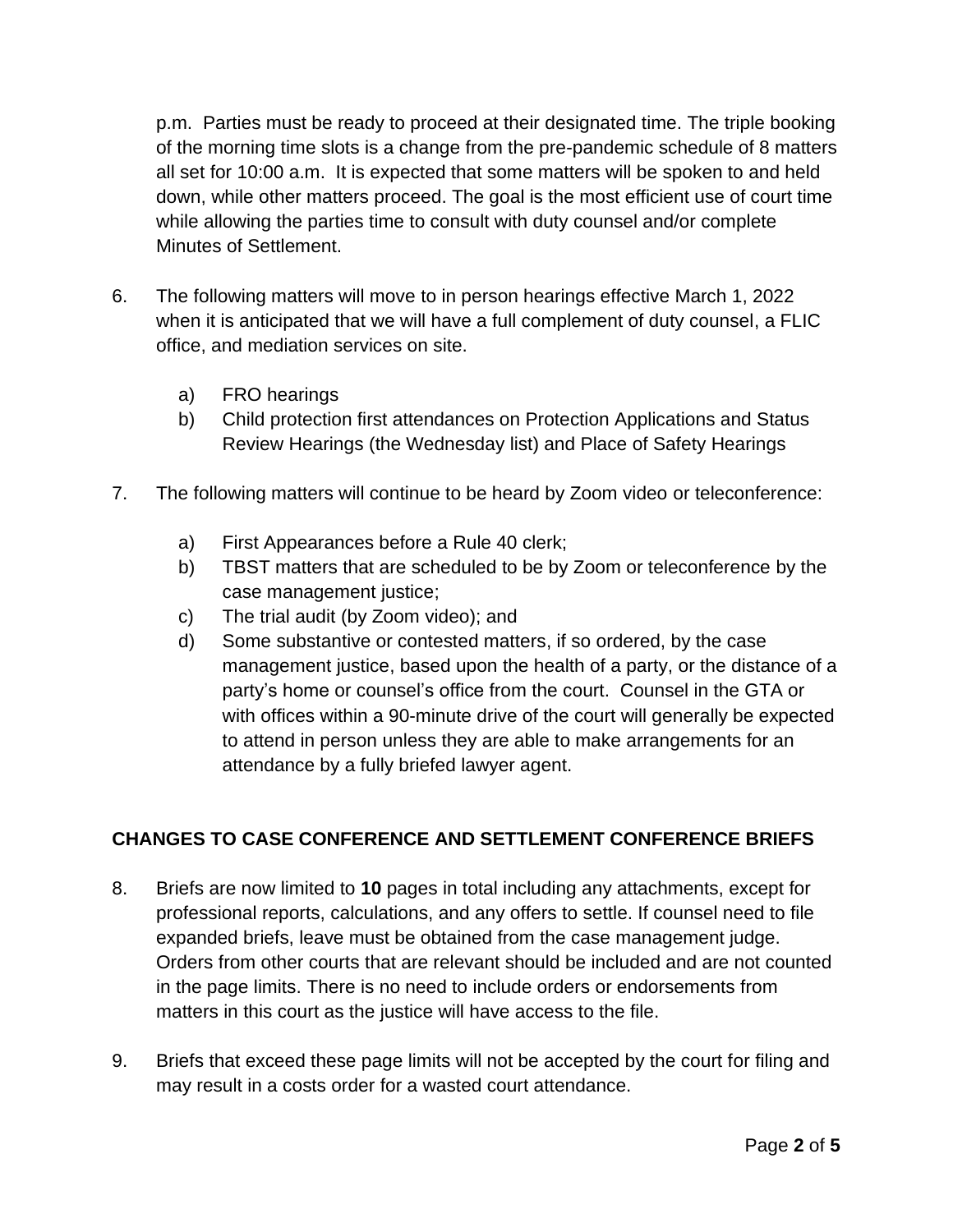- 10. Briefs should be filed within the timelines set out in the *Family Law Rules*. Consents to late filing of briefs should not be used as this practice does not permit court staff sufficient time to process the briefs and forward them to the case management judge.
- 11. 17F forms must be filed **by email** for every conference at least three days in advance.

# **FAST TRACK TO A SETTLEMENT CONFERENCE**

- 12. The enactment of Rule 17 (7.1) of the *Family Law Rules* which allows for matters that have proceeded through a dispute resolution process to be fast-tracked to a settlement conference will be implemented effective March 1, 2022, when the court will add dedicated time slots for early settlement conferences.
- 13. Parties can obtain a settlement conference date at the First Appearance if all pleadings are completed, and they file a certificate from a recognized dispute resolution service. The Peel Family Mediation Service will have approved certificates.
- 14. The dispute resolution process must have actually occurred for a certificate to be issued so this does not include matters where the parties are screened out of mediation, or where a party fails to attend for a scheduled mediation appointment.
- 15. Parties are strongly encouraged consider mediation where appropriate. Peel Family Mediation Services is conducting off site mediations. The contact information is:

| <b>Phone Numbers:</b> | 905-453-7795                 |
|-----------------------|------------------------------|
| Fax:                  | 905-453-7796                 |
| Email:                | info@peelfamilymediation.org |
| Website:              | www.peelfamilymediation.org  |

## **CHANGES TO MOTION MATERIALS**

16. The page limit for affidavits in support of a motion is now **10** pages, plus **6** pages of exhibits.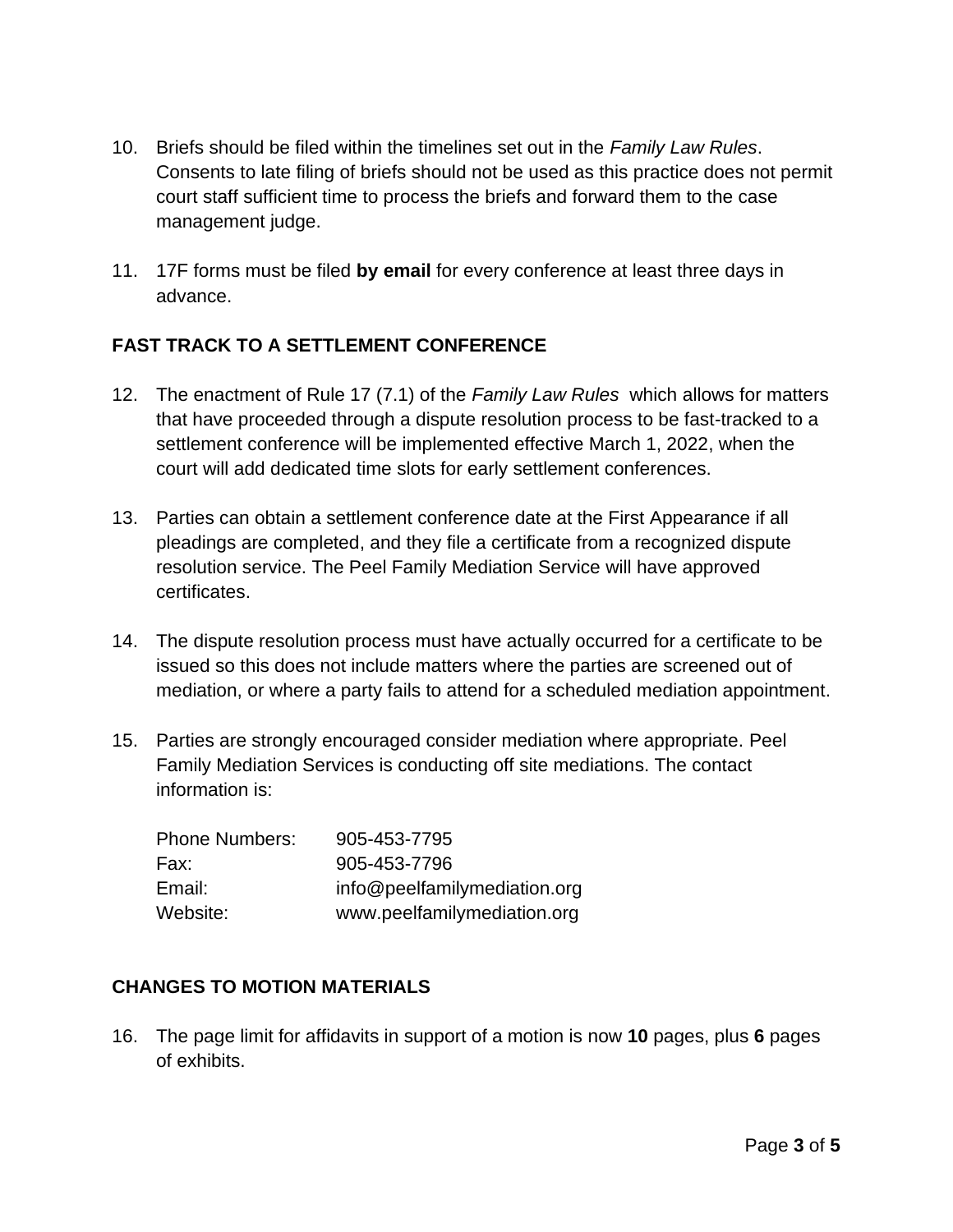- 17. The page limit for affidavits in support of a Form 14B motion is **4** pages, plus **4**  pages of exhibits.
- 18. Affidavits that exceed these page limits will not be accepted by the court for filing and may result in a costs order for a wasted court attendance.
- 19. There is no longer any need to include orders or endorsements from matters in this court as the justice will have access to the file.
- 20. If a party believes that a longer affidavit is necessary, leave must be obtained by Form 14B Motion, or from the case management judge.
- 21. Motion material should be filed within the timelines set out in the *Family Law Rules.* Consents to late filing of motion material should not be used, as this practice does not permit court staff sufficient time to process the material and forward it to the case management judge.
- 22. Any references to case law or statutes can be made by hyperlink to CanLII.
- 23. 14C forms must be filed **by email** for every conference at least three days in advance.

## **FAMILY LAW RULES AMENDMENTS**

- 24. Effective December 1, 2021, the *Family Law Rules*, O. Reg. 114/99 and select forms will be amended to:
	- Create a new Rule 8.0.1 and a new standard order for financial disclosure (Form 8.0.1: Automatic Order).

o This order will be issued automatically for all Applications, Answers, Motions to Change or Responses to Motions to Change when claims are first made with respect to decision-making responsibility, parenting time, family property, the matrimonial home or support.

o Automatic orders will be made only on eligible claims made on or after February 1, 2022.

Extend the timelines for parties to respond to a Form 14B motion from four days to seven days (see Rule: 14(11.4)) and make improvements to Form 14B: Motion.